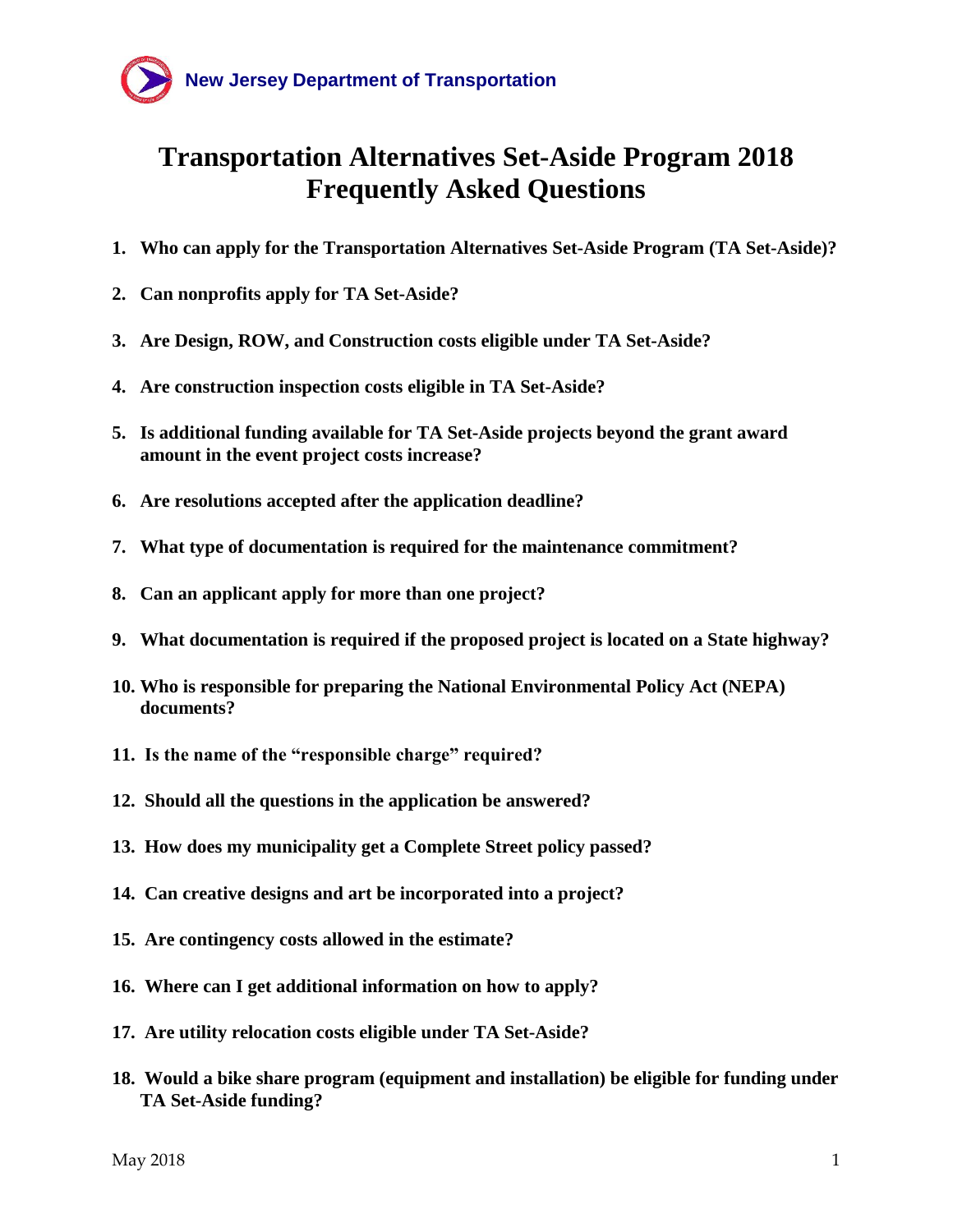

# <span id="page-1-0"></span>**Q1: Who can apply for the Transportation Alternatives Set-Aside Program (TA Set-Aside)?**

- Local governments
- Regional transportation authorities
- Transit agencies
- Natural resource or public land agencies
- Tribal governments
- Any other local or regional governmental entity with responsibility for oversight of transportation (other than a metropolitan planning organization or a State agency)
- Non-profit organizations

Under 23 U.S.C.  $133(h)(4)(B)$ , the entities eligible to receive TA funds under the FAST Act Set-Aside Funds are:

- 1. **A local government:** Local government entities include any unit of local government below a State government agency, except for an MPO. Examples include city, town, township, village, borough, parish, or county agencies.
- 2. **A regional transportation authority:** Regional transportation authorities are considered the same as the Regional Transportation Planning Organizations defined in the statewide planning section (23 U.S.C. 135(m)).
- 3. **A transit agency:** Transit agencies include any agency responsible for public transportation that is eligible for funds as determined by the Federal Transit Administration.
- 4. **A natural resource or public land agency:** Natural resource or public land agencies include any Federal, Tribal, State, or local agency responsible for natural resources or public land administration. Examples include:
	- State or local park or forest agencies;
	- State or local fish and game or wildlife agencies;
	- Department of the Interior Land Management Agencies; and
	- U.S. Forest Service.
- 5. **A tribal government.**
- 6. **Any other local or regional governmental entity with responsibility for, or oversight of, transportation or recreational trails (other than an MPO or a State agency) that the State determines to be eligible, consistent with the goals of this subsection.**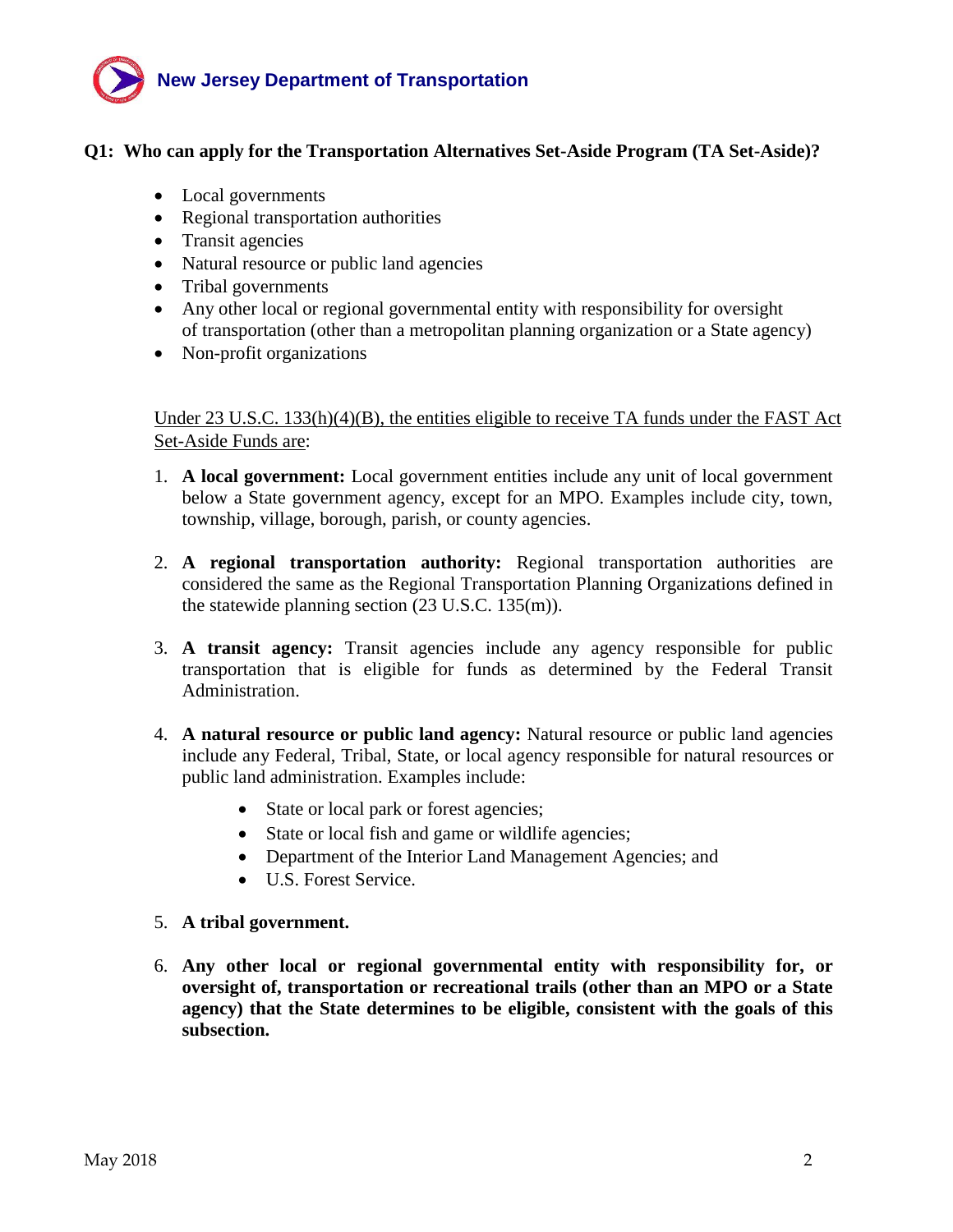# **New Jersey Department of Transportation**

7. **A nonprofit entity responsible for the administration of local transportation safety programs:** Examples include a nonprofit entity responsible for: a local program implementing construction, planning, and design of infrastructure-related projects and systems that will provide safe routes for non-drivers, including children, older adults, and individuals with disabilities to access daily needs.

State DOTs and MPOs are not eligible entities as defined under 23 U.S.C. 133(h)(4)(B) and therefore are not eligible project sponsors for TA Set-Aside funds. However, State DOTs and MPOs may partner with an eligible entity project sponsor to carry out a project.

Nonprofit organizations are not eligible as direct grant sub-recipients for TA Set-Aside funds unless they qualify through one of the eligible entity categories (e.g., where a nonprofit organization is a designated transit agency, school, or an entity responsible for the administration of local transportation safety programs). Nonprofit entities are eligible to partner with any eligible entity on an eligible project, if State or local requirements permit.

Regional projects (affecting more than one municipality) must receive the endorsement of the affected municipalities. **[Go to Top](#page-0-0)**

# <span id="page-2-0"></span>**Q2: Can nonprofits apply for TA Set-Aside?**

**A:** A nonprofit entity responsible for the administration of local transportation safety programs: Examples include a nonprofit entity responsible for: a local program implementing construction, planning, and design of infrastructure-related projects and systems that will provide safe routes for non-drivers, including children, older adults, and individuals with disabilities to access daily needs

State DOTs and MPOs are not eligible entities as defined under 23 U.S.C. 133(h)(4)(B) and therefore are not eligible project sponsors for TA Set-Aside funds. However, State DOTs and MPOs may partner with an eligible entity project sponsor to carry out a project.

Other nonprofits are not directly eligible to apply under TA Set-Aside. However, they can partner with an eligible Local Public Agency (LPA). **[Go to Top](#page-0-0)**

# <span id="page-2-1"></span>**Q3. Are Design, ROW, and Construction costs eligible under TA Set-Aside?**

**A:** Yes. All three costs are eligible under TA Set-Aside. **[Go to Top](#page-0-0)**

# <span id="page-2-2"></span>**Q4: Are construction inspection costs eligible in TA Set-Aside?**

**A:** Yes. Construction inspection costs are eligible if included in the total requested amount and detailed cost estimate. Consultant services for construction inspection must be procured and administered in accordance with the federal requirements including the Brooks Act, 40 U.S.C. **[Go to Top](#page-0-0)**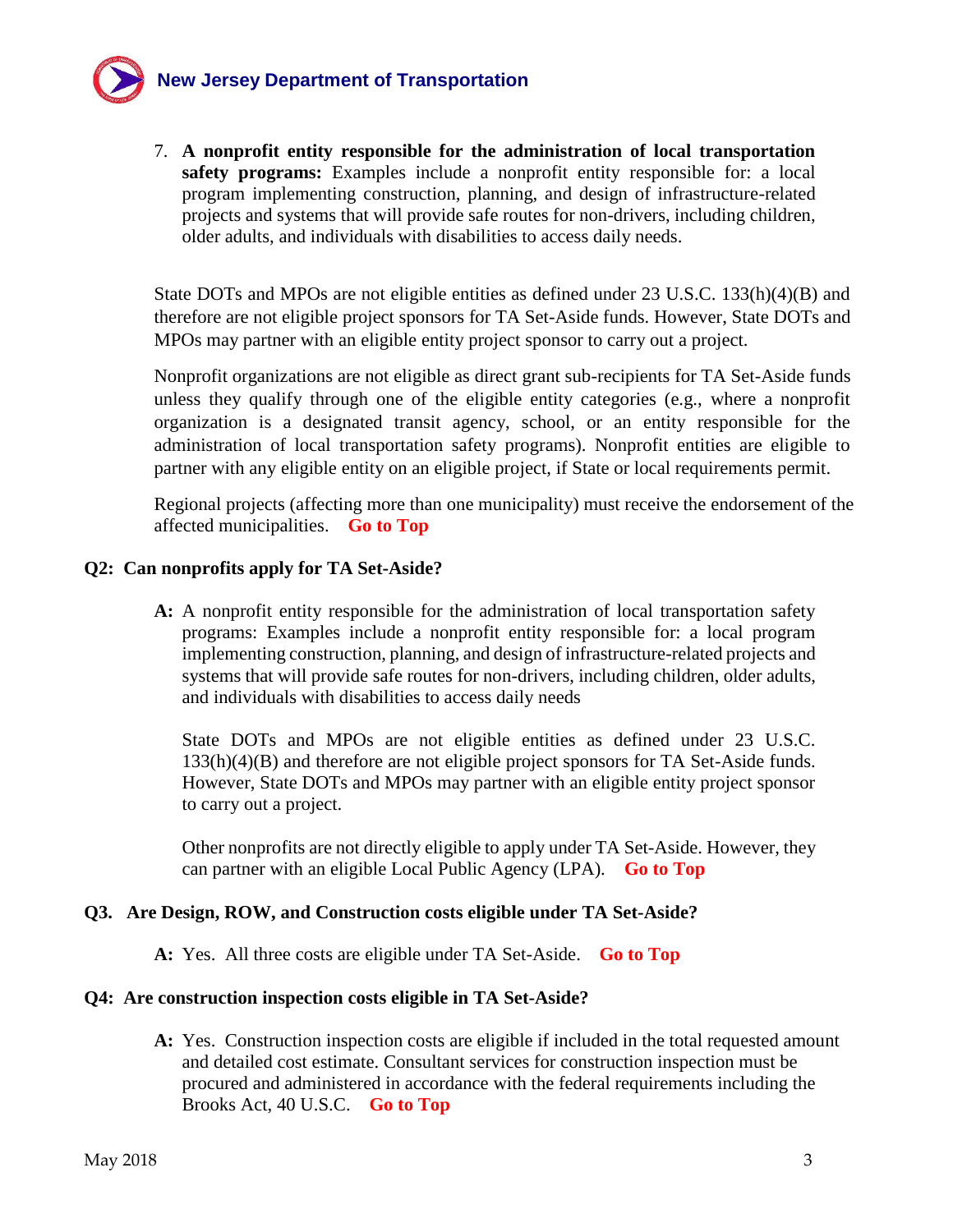

# <span id="page-3-0"></span>**Q5: Is additional funding available for TA Set-Aside projects beyond the grant award amount in the event project costs increase?**

**A:** No. Funding is limited to the grant award amount and is based on the eligible costs identified in the detailed cost estimate provided with the application. **[Go to Top](#page-0-0)**

#### <span id="page-3-1"></span>**Q6: Are resolutions of support accepted after the deadline?**

**A:** No. Resolutions must be included as an attachment as part of the online application. No resolutions will be accepted after the closing date of this solicitation. **[Go to Top](#page-0-0)**

#### <span id="page-3-2"></span>**Q7: What type of documentation is required for the maintenance commitment?**

**A:** The applicant must indicate and certify the continual ownership and maintenance for the useful life of the project. The useful life will vary depending on the type of project. A signed letter or a board approved resolution by the party having maintenance jurisdiction must be attached to the application. This certification of ownership and maintenance may be included in the resolution of support provided by the applicant as described above. **[Go to Top](#page-0-0)**

#### <span id="page-3-3"></span>**Q8: Can an applicant apply for more than one project?**

**A:** No. Only one application is allowed per eligible applicant. **[Go to Top](#page-0-0)**

#### <span id="page-3-4"></span>**Q9: What documentation is required if the proposed project is located on a State highway?**

**A:** The LPA must coordinate with the appropriate regional NJDOT office to receive the necessary highway occupancy permit approvals prior to federal authorization of construction. **[Go to Top](#page-0-0)**

#### <span id="page-3-5"></span>**Q10: Who is responsible for preparing the National Environmental Policy Act (NEPA) documents?**

**A:** The NJDOT Bureau of the Environmental Program Resources will produce the NEPA documents. The funding recipient is responsible for providing all necessary documents and location maps in support of the NEPA document. **[Go to Top](#page-0-0)**

#### <span id="page-3-6"></span>**Q11: Is the name of the "responsible charge" required?**

**A:** Yes. Applications will not be accepted without the name of the responsible charge. Federal regulations (23 CFR 635.105(a) (4)) require Local Public Agencies (LPAs) to provide a full-time employee to be in responsible charge of federal-aid construction projects. The person in responsible charge of LPA-administered projects does not need to be an engineer, but must be a full-time employee of the LPA. The name, title and employer of the person in responsible charge of the project is required. **[Go to Top](#page-0-0)**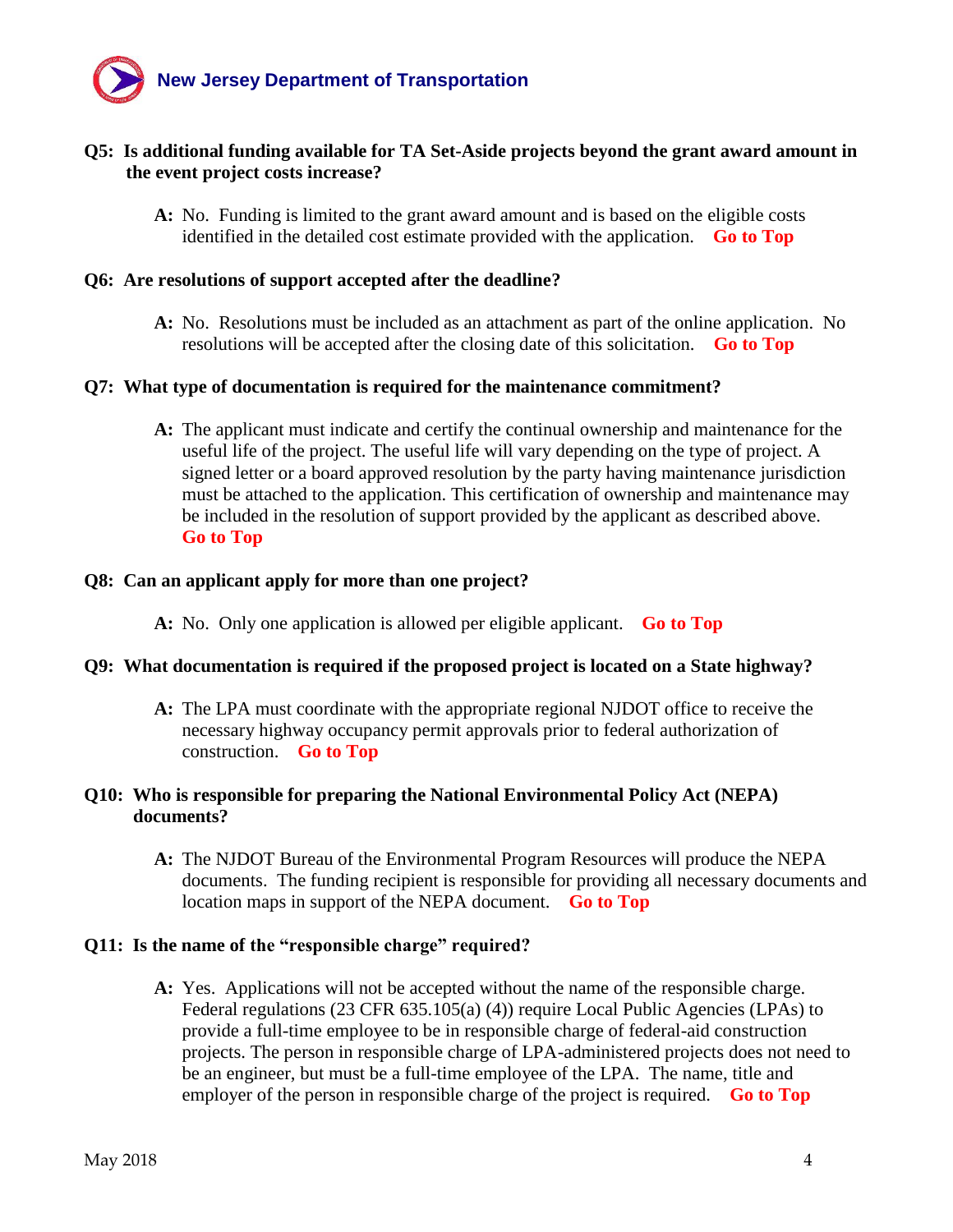

#### <span id="page-4-0"></span>**Q12: Should all the questions in the application be answered?**

**A:** Yes.The program is a competitive grant program. Applicants are encouraged to provide as much information as is relevant to the question asked. NJDOT is seeking projects with a high likelihood of success; well-planned projects that are construction ready and meet the overall goals of the TA Set-Aside program. Applicants should attach photographs, maps, surveys, studies and reports to assist the reviewer in his or her assessment of the project. **[Go to Top](#page-0-0)**

#### <span id="page-4-1"></span>**Q13: How does my municipality get a Complete Street policy passed?**

**A:** By adopting a Complete Streets policy, communities direct their transportation planners, engineers and public works departments to routinely design and operate the entire street right-of-way to enable safe access for all users**,** regardless of age, ability, or mode of transportation. Information on Complete Streets policies can be found here: <http://njbikeped.org/services/what-is-a-complete-streets-policy/>

As of January 2018, Complete Streets policies have been adopted by resolution in 141 towns and 8 counties in New Jersey. A list of Complete Street communities can be found at:<http://njbikeped.org/complete-streets-2/>

The NJ Bicycle and Pedestrian Resource Center (NJBPRC) located at Voorhees Transportation Center - Rutgers University provides resources to localities that wish to develop a Complete Streets policy or seek assistance with implementation through the NJ Ambassadors in Motion (NJAIM) Program. To date, NJAIM has been instrumental with helping ten municipalities and three county governments draft and adopt Complete Streets policies.

If you are interested in learning more about Complete Streets or seek technical assistance, please contact NJAIM at [bikeped@ejb.rutgers.edu.](mailto:bike@ejb.rutgers.edu)

While not required for consideration, extra points are given to applicants with certified Complete Streets policies. **[Go to Top](#page-0-0)**